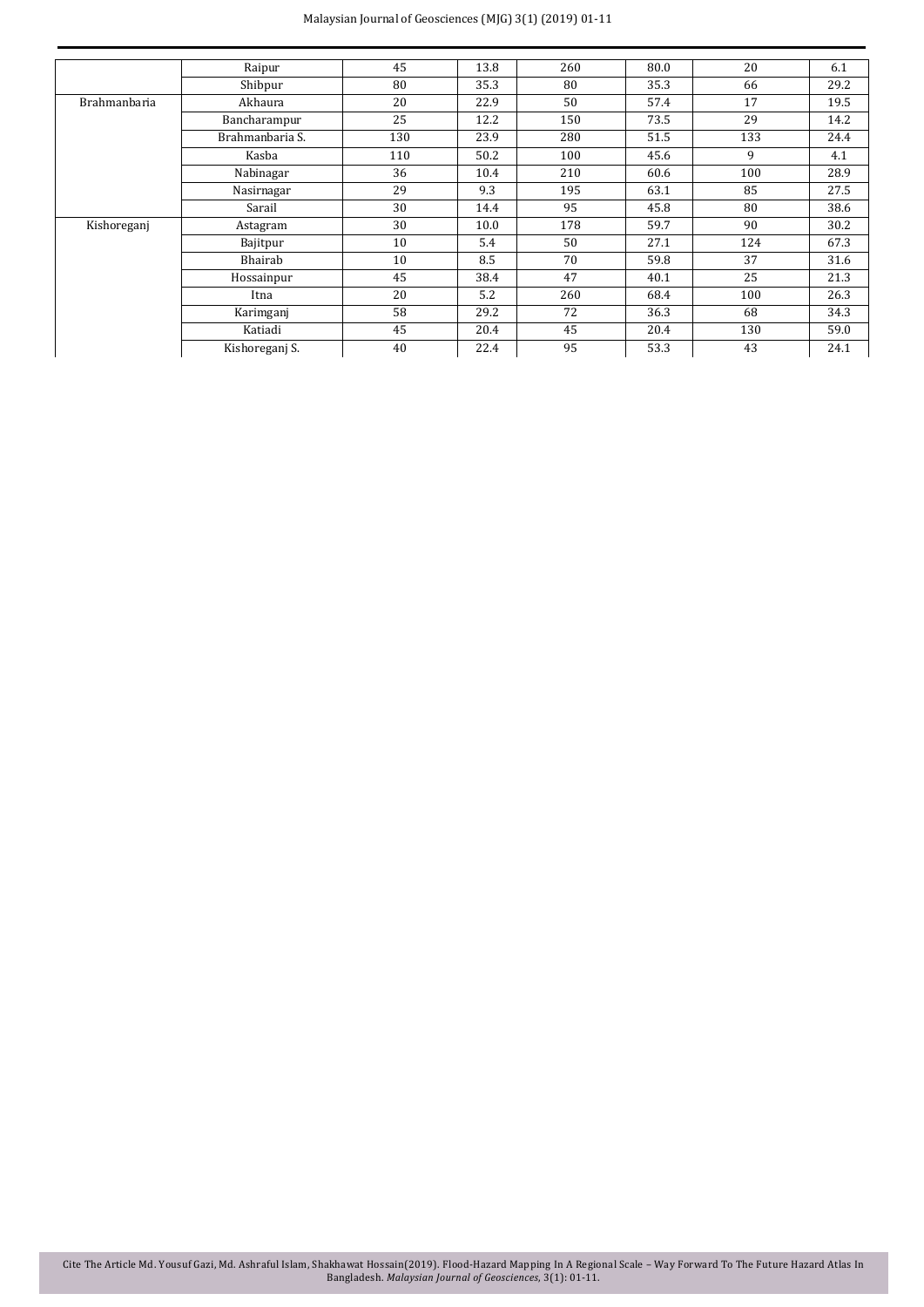and prevention. The information and results outlined in this research will serve enormous wealthy of information for the creation of regional online and print flood hazard atlas in Bangladesh [69]. We believe outcomes of the present study along with the other existing flood hazard maps in Bangladesh will contribute significantly in flood atlas preparation in a regional scale.

Apart from the advantage and implication of this study, we want to mention some of the limitations related regarding mapping to the theme. Distinct LULC classes could be identified and feed into the flood hazard modeling. Since the area is relatively flat, high resolution DEM may provide exact topographic characteristics of the study region. Mouza wise village data, if utilized could have been a realistic depiction of exiting population. To overcome these limiation, future work could be implemented through the usage of high-resolution satellite imagery as well as DEM. In addition, ground truth data may be added for LULC accuracy assessment. Flood vulnerability assessment on human properties (settlements and other infrastructure) may lifted the advantage to the future planning in this region.

# **6. CONCLUSIONS**

MCE technique proved to be an effective tool for the creation of hazard index in the study area. The flood risk potential in different parts of the study area and their underlying causes might be discernable from the resulted map. MCE aided flood susceptibility analysis has revealed that  $\sim$ 55% ( $\sim$  12,064 Km<sup>2</sup>) of the study area falls under moderate to high risk zone. Northeastern part of the study found as more susceptible to flooding whilst western part has low risk potential. Population density seems to be the most significant contributor to flooding hazard, as indicated by the high flood susceptibility in places with high population density. Several other parameters viz., LULC, elevation, and precipitation, also have significant impacts on final hazard map. This study should provide a more interactive, meaningful and detailed flood-risk assessment for the relevant decision makers and flood managers at all levels to understand the factors triggering flood inundation. We expect that this study will be able to serve as a prototype to develop a nation-wide flood hazards atlas. This work was done solely in a GIS environment, with very little input from field data. Supplementary information on and an analysis of the field conditions, hydrological status and characteristics of flood-prevention structures are necessary to substantiate the findings yielded from this study, as well as for a comprehensive flood-risk assessment. In order to determine the extent and severity of flood impact in any specific part of the study area in a more quantitative manner, a comprehensive study needs to gather all relevant information from all available sources.

#### **ACKNOWLEDGMENTS**

Authors are grateful to the University of Dhaka for supporting this work through the provision of laboratory facilities. We are grateful to Dr Peter McIntyre, University of New South Wales, Canberra for his enthusiastic editing efforts and other relevant comments.

## **REFERENCES**

[1] Kundzewicz, Z.W., Takeuchi, K. 1999. Flood protection and management: quo vadimus? Hydrological Sciences Journal, 44 (3), 417- 432.

[2] O'Connor, J.E., Costa, J.E. 2004. The world's largest floods, past and present: their causes and magnitudes. US Geological Survey, 1254.

[3] Hirabayashi, Y., Mahendran, R., Koirala, S., Konoshima, L., Yamazaki, D., Watanabe, S., Kanae, S. 2013. Global flood risk under climate change. Nature Climate Change, 3 (9), 816.

[4] Taylor, J. 2009. The Generalissimo. Harvard University Press.

[5] Organization for Economic Cooperation and Development. 2007. Department of Environment & Energy, Australian Government, 7.

[6] Alcantara-Ayala, I. 2002. Geomorphology, natural hazards, vulnerability and prevention of natural disasters in developing countries. Geomorphology, 47 (2-4), 107-124.

[7] Ali, A.M.S. 2007. September 2004 flood event in southwestern Bangladesh: a study of its nature, causes, and human perception and adjustments to a new hazard. Natural Hazards, 40 (1), 89-111.

[8] Bhattacharya, A. 1997. On the origin of non-tidal flaser bedding in point bar deposits of the river Ajay, Bihar and West Bengal, NE India. Sedimentology, 44 (6), 973-975.

[9] Kale, V.S., Hire, P., Baker, V.R. 1997. Flood hydrology and geomorphology of monsoon-dominated rivers: the Indian Peninsula. Water International, 22 (4), 259-265.

[10] Muramoto, Y. 1988. Investigation of the flood disaster caused by heavy rainfall in Bangladesh during the 1987 monsoon season. Report of Scientific Research for Natural Disaster, No. B-62-5, Ministry of Education (Tokyo).

[11] Rahman, A. 1996. Peoples' perception and response to flooding: The Bangladesh experience. Journal of Contingencies and Crisis Management, 4 (4), 198-207.

[12] BWDB. 2012. Annual Flood Report 2008, Bangladesh Water Development Board, Government of the People's Republic of Bangladesh, Dhaka.

[13] Del Ninno, C. (Ed.). 2001. The 1998 floods in Bangladesh: disaster impacts, household coping strategies, and response. Intl Food Policy Res Inst, 122.

[14] BWDB. 2008. Annual Flood Report, Bangladesh Water Development Board, Government of the People's Republic of Bangladesh, Dhaka.

[15] Burby, R.J. 2001. Flood insurance and floodplain management: the US experience. Global Environmental Change Part B: Environmental Hazards, 3 (3), 111-122.

[16] Thampapillai, D.J., Musgrave, W.F. 1985. Flood damage mitigation: A review of structural and nonstructural measures and alternative decision frameworks. Water Resources Research, 21 (4), 411-424.

[17] Kundzewicz, Z.W., Kanae, S., Seneviratne, S.I., Handmer, J., Nicholls, N., Peduzzi, P., Muir-Wood, R. 2014. Flood risk and climate change: global and regional perspectives. Hydrological Sciences Journal, 59 (1), 1-28.

[18] Gao, W., Shen, Q., Zhou, Y., Li, X. 2018. Analysis of flood inundation in ungauged basins based on multi-source remote sensing data. Environmental monitoring and assessment, 190 (3), 129.

[19] Liu, R., Chen, Y., Wu, J., Gao, L., Barrett, D., Xu, T., Yu, J. 2017. Integrating Entropy‐Based Naïve Bayes and GIS for Spatial Evaluation of Flood Hazard. Risk analysis, 37 (4), 756-773.

[20] Lyu, H.M., Sun, W.J., Shen, S.L., Arulrajah, A. 2018. Flood risk assessment in metro systems of mega-cities using a GIS-based modeling approach. Science of the Total Environment, 626, 1012-1025.

[21] Tehrany, Shafapour, M., Pradhan, Biswajeet, Jebur, Neamah, M. 2014. Flood susceptibility mapping using a novel ensemble weights-of-evidence and support vector machine models in GIS. J. Hydrol., 512, 332-343.

[22] Kourgialas, N.N., Karatzas, G.P. 2017. A national scale flood hazard mapping methodology: The case of Greece–Protection and adaptation policy approaches. Science of the Total Environment, 601, 441-452.

[23] Boyle, S.J., Tsanis, I.K., Kanaroglou, P.S. 1998. Developing geographic information systems for land use impact assessment in flooding condition. Journal of Water Resources Planning and Management, ASCE, 124 (2), 89-

Cite The Article Md. Yousuf Gazi, Md. Ashraful Islam, Shakhawat Hossain(2019). Flood-Hazard Mapping In A Regional Scale – Way Forward To The Future Hazard Atlas In Bangladesh. *Malaysian Journal of Geosciences*, 3(1): 01-11.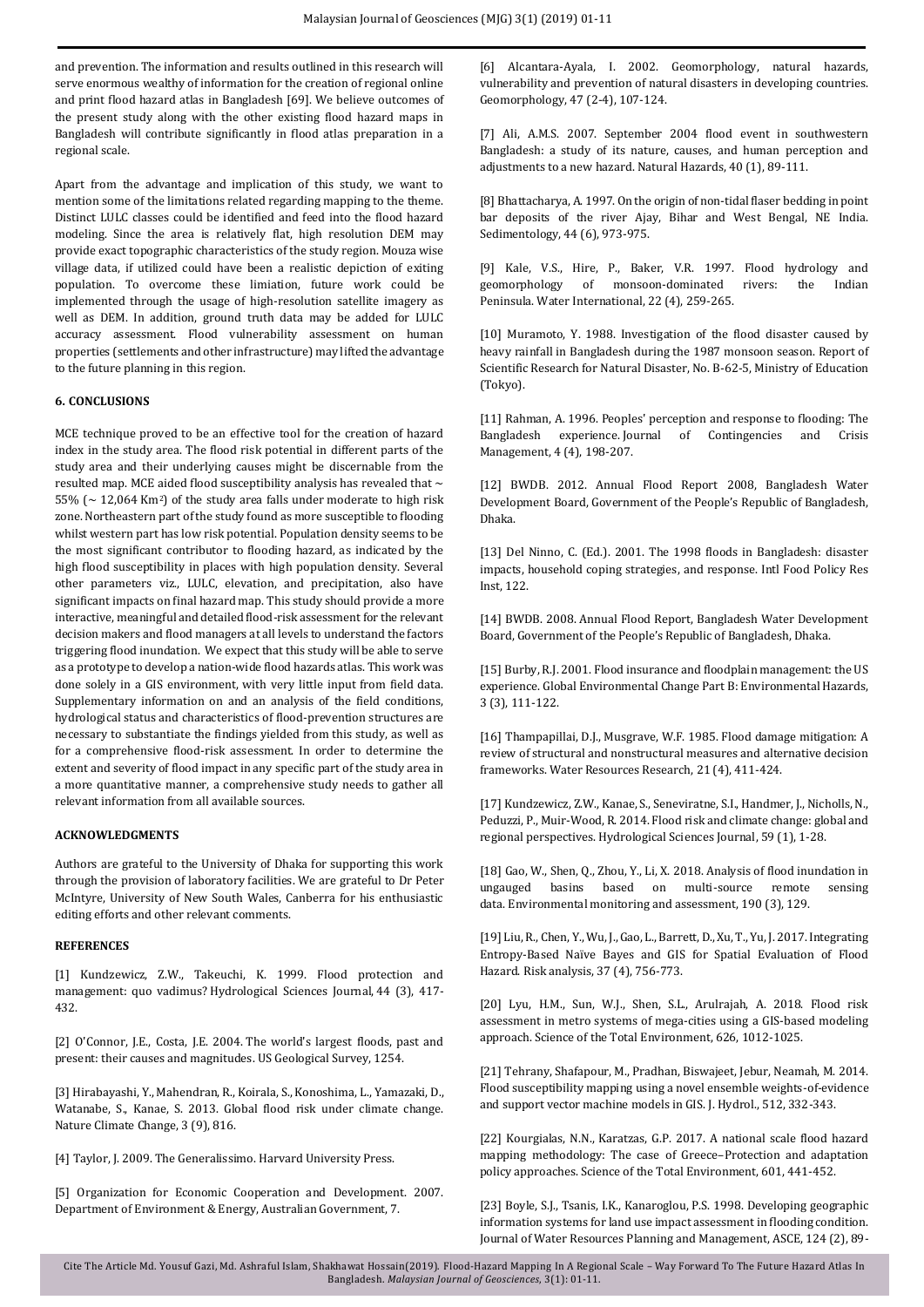#### 98.

[24] Paudyal, G.N. 1996. An integrated GIS-numerical modelling system for advanced flood management. In Proc. Int. Conf. on Water Resources & Environment Research: Towards the 21st Century, Water Resources Research Center, Kyoto Univ., Kyoto, Japan, 555-562.

[25] Moel, H.D., Alphen, J.V., Aerts, J.C.J.H. 2009. Flood maps in Europemethods, availability and use.

[26] Ministry of Disaster Management and Relief (MoMDR). 2015. Seismic Risk Assessment in Bangladesh: Atlas for Bogra, Dinajpur, Mymensingh, Rajshahi, Rangpur and Tangail City Corporation/ Paurashava Areas, Bangladesh.

[27] Hagemeier-Klose, M., Wagner, K. 2009. Evaluation of flood hazard maps in print and web mapping services as information tools in flood risk communication. Natural hazards and earth system sciences, 9 (2), 563- 574.

[28] Rahmati, O., Zeinivand, H., Besharat, M. 2016. Flood hazard zoning in Yasooj region, Iran, using GIS and multi-criteria decision analysis. Geomatics, Natural Hazards and Risk, 7 (3), 1000-1017.

[29] Saaty, T.L. 1977. A scaling method for priorities in hierarchical structures. Journal of Mathematical Psychology, 15 (3), 234-281.

[30] Saaty, T.L. 1980. The analytic hierarchy process: planning, priority setting, resources allocation. New York: McGraw-Hill, 281.

[31] Zhan, X.G., Zhu, G.R., Wen, Y.Y. 2003. Risk evaluation for flood disasters in the plain area based on GIS. Resour. Environ. Yangtze Basin, 12 (4), 388-392.

[32] Whalen, T.M., Savage, G.T., Jeong, G.D. 2002. The method of selfdetermined probability weighted moments revisited. J. Hydrol., 268, 177- 191.

[33] Rashed, T., Weeks, J. 2003. Assessing vulnerability to earthquake hazards through spatial multicriteria analysis of urban areas. International Journal of Geographical Information Science, 17 (6), 547-576.

[34] Gamper-Rabindran, S. 2006. Did the EPA's voluntary industrial toxics program reduce emissions? A GIS analysis of distributional impacts and by-media analysis of substitution. Journal of Environmental Economics and Management, 52 (1), 391-410.

[35] Gigović, L., Pamučar, D., Božanić, D., & Ljubojević, S. 2017. Application of the GIS-DANP-MABAC multi-criteria model for selecting the location of wind farms: A case study of Vojvodina, Serbia. Renewable Energy, 103, 501-521.

[36] Elsheikh, R.F.A., Ouerghi, S., Elhag, A.R. 2015. Flood risk map based on GIS, and multi criteria techniques (case study Terengganu Malaysia). Journal of Geographic Information Systems, 7 (04), 348.

[37] Meyer, V., Scheuer, S., Haase, D. 2009. A multicriteria approach for flood risk mapping exemplified at the Mulde River, Germany. Natural Hazards, 48 (1), 17-39.

[38] Wang, J.J., Jing, Y.Y., Zhang, C.F., Zhao, J.H. 2009. Review on multicriteria decision analysis aid in sustainable energy decisionmaking. Renewable and Sustainable Energy Reviews, 13(9), 2263-2278.

[39] Tareq, S.M., Rahman, M.T.U., Islam, A.Z., Baddruzzaman, A.B.M., Ali, M.A. 2018. Evaluation of climate-induced waterlogging hazards in the south-west coast of Bangladesh using Geoinformatics. Environmental monitoring and assessment, 190 (4), 230.

dynamics in the Sundarbans, Bangladesh, between 1974 and 2017, and implications for the sustainability of the Sundarbans mangrove forest. Environmental monitoring and assessment, 190 (10), 582.

[41] Islam, M.M., Sado, K. 2002. Development priority map for flood countermeasures by remote sensing data with geographic information system. Journal of Hydrologic Engineering, 7 (5), 346-355.

[42] Rahman, M.R., Saha, S.K. 2007. Flood hazard zonation – A GIS aided multi criteria evaluation (MCE) approach with remotely sensed data. Int. J. Geoinf., 3 (3), 25-35.

[43] Zehra, S., Afsar, S. 2016. Flood hazard mapping of lower Indus basin using Multi-Criteria Analysis. Journal of Geoscience and Environment Protection, 4 (4), 54.

[44] Dewan, A.M., Kumamoto, T., Nishigaki, M. 2006. Flood hazard delineation in greater Dhaka, Bangladesh using an integrated GIS and remote sensing approach. Geocarto International, 21 (2), 33-38.

[45] Masuya, A. 2014. Flood vulnerability and risk assessment with spatial multi-criteria evaluation. In Dhaka Megacity, pp. 177-202. Springer Netherlands.

[46] BBS. 2011. Population and Housing Census, Bangladesh Bureau of Statistics (BBS). Ministry of Planning, Government of the People's Republic of Bangladesh, Dhaka.

[47] Rai, R., Zhang, Y., Paudel, B., Li, S., Khanal, N.R. 2017. A synthesis of studies on land use and land cover dynamics during 1930–2015 in Bangladesh. Sustainability, 9 (10), 1866.

[48] Alam, M. 1989. Geology and depositional history of Cenozoic sediments of the Bengal Basin of Bangladesh. Palaeogeography, Palaeoclimatology, Palaeoecology, 69, 125-139.

[49] Mahmood, R. 1998. Air temperature variations and rice productivity in Bangladesh: a comparative study of the performance of the YIELD and the CERES-Rice models. Ecological modelling, 106 (2-3), 201-212.

[50] Paul, B.K. 1997. Flood research in Bangladesh in retrospect and prospect: a review. Geoforum, 28 (2), 121-131.

[51] Ouma, Y.O., Tateishi, R. 2014. Urban flood vulnerability and risk mapping using integrated multi-parametric AHP and GIS: methodological overview and case study assessment. Water, 6 (6), 1515-1545.

[52] Fernández, D.S., Lutz, M.A. 2010. Urban flood hazard zoning in Tucumán Province, Argentina, using GIS and multicriteria decision analysis. Engineering Geology, 111 (1-4), 90-98.

[53] Yahaya, S., Ahmad, N., Abdalla, R.F. 2010. Multicriteria analysis for flood vulnerable areas in Hadejia-Jama'are River basin, Nigeria. European Journal of Scientific Research, 42 (1), 71-83.

[54] Holtrop, J. F., Keizer, J. 1969. Some aspects of stratigraphy and correlations of the Surma Basin wells, East Pakistan, Stratigraphic correlation between sedimentary basins of ESCAP region (2nd vol.). ESCAFE Mineral Resource Development Series, 36.

[55] Lin, H., Wan, Q., Li, X., Chen, J., Kong, Y. 1997. GIS-based multicriteria evaluation for investment environment. Environment and Planning B: Planning and Design, 24 (3), 403-414.

[56] Merz, B., Thieken, A.H., Gocht, M. 2007. Flood risk mapping at the local scale: concepts and challenges. In Flood risk management in Europe, pp. 231-251. Springer, Dordrecht.

[57] Shahin, A., Mahbod, M.A. 2007. Prioritization of key performance indicators: An integration of analytical hierarchy process and goal setting. International Journal of Productivity and Performance Management, 56

[40] Ghosh, M.K., Kumar, L., Langat, P.K. 2018. Mapping tidal channel

Cite The Article Md. Yousuf Gazi, Md. Ashraful Islam, Shakhawat Hossain(2019). Flood-Hazard Mapping In A Regional Scale – Way Forward To The Future Hazard Atlas In Bangladesh. *Malaysian Journal of Geosciences*, 3(1): 01-11.